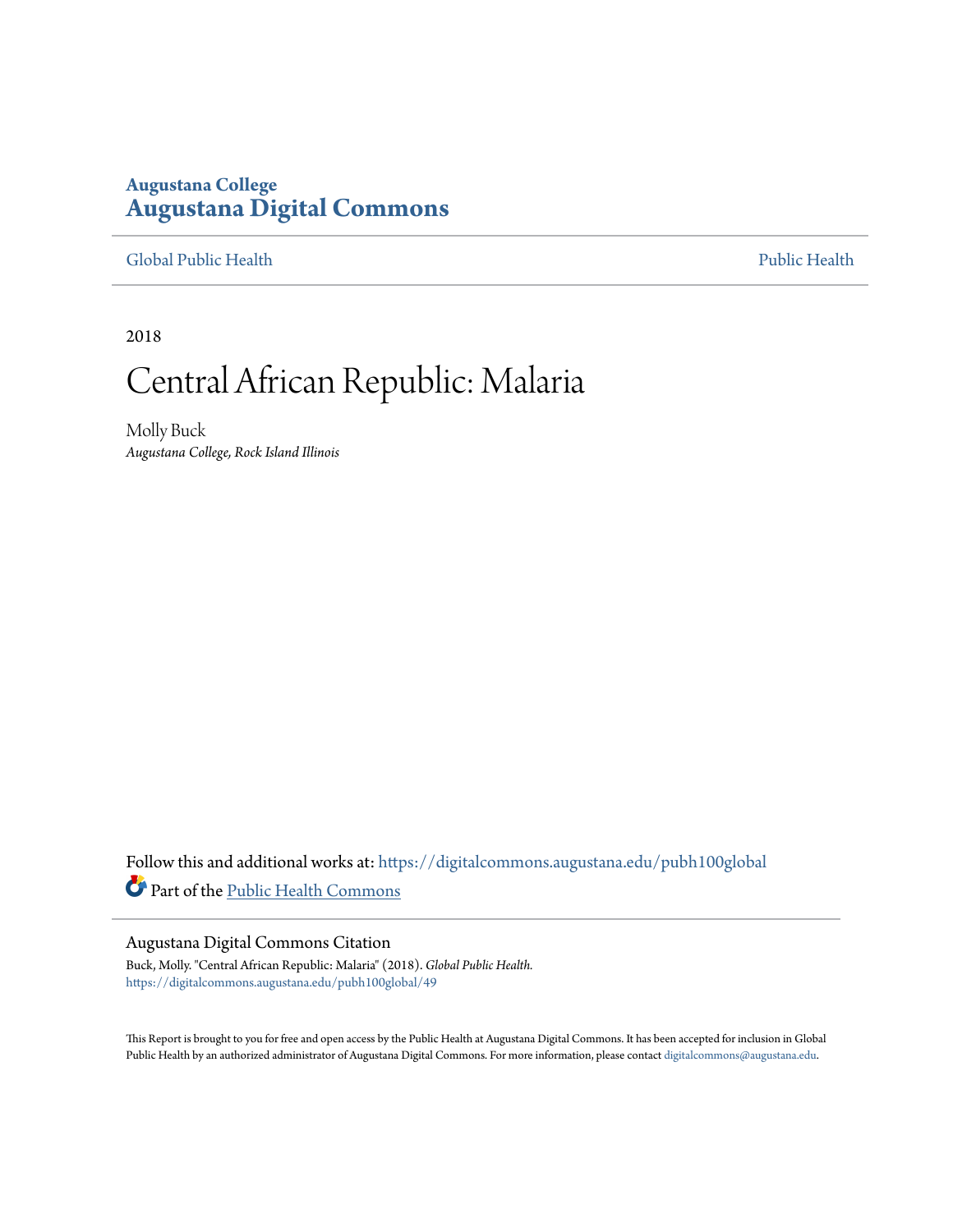| Location                   | Central Africa; bordered by Sudan, South Sudan, Chad, Democratic Republic<br>$\bullet$<br>of Congo, Republic of Congo, Cameroon                                                                                                                                                                                                                                 |
|----------------------------|-----------------------------------------------------------------------------------------------------------------------------------------------------------------------------------------------------------------------------------------------------------------------------------------------------------------------------------------------------------------|
| <b>Population</b>          | 4.6 million people, 121st in the world and quadrupled since 1960<br>$\bullet$                                                                                                                                                                                                                                                                                   |
| Languages                  | French, Sangho                                                                                                                                                                                                                                                                                                                                                  |
| <b>Religion</b>            | Christianity, Islam, indigenous beliefs<br>$\bullet$                                                                                                                                                                                                                                                                                                            |
| <b>Ethnicity</b>           | 80+ groups: Baya, Banda, Mandjia, Sara, M'Baka, Mboum, Yakoma, Fula<br>$\bullet$                                                                                                                                                                                                                                                                                |
| <b>Political Structure</b> | Republic, framework is semi-presidential republic<br>President (elected by the people for 5 year term) is head of state, Prime<br>$\bullet$<br>Minister is head of government<br>President appoints judges that make up supreme court<br>$\bullet$<br>National assembly nominates the prime minister and passes laws<br>$\bullet$<br>(The World Factbook, 2017) |

**Central African Republic**



**Major challenges faced by nation(internal and external):** The CAR is one of poorest 10 countries in Africa and in the world, ranked 179 out of 187 on human development index which means a lower anticipated life expectancy and standard of living. They face a number of health and social issues. Approximately 11% of the population between 15 and 49 is HIV positive, yet only 3% has access to antiretroviral therapy. Corruption & authoritarianism in a 2012-2013 rebellion led to

anarchy. By mid 2014, ⅓ of the population needed food, thousands were killed, tens of thousands of Muslims forced from homes in Christian majority country. The Country has been unstable since

independence from France in 1960 (Ruckstuhl, Lengeler, Moyen, Garro, Allan, 2017). On top of these issues, malaria is a primary health concern and impacted over 212,000 in 2011(MSF, 2012).

## **Public health issue:** Malaria endemic

The malaria endemic in this region is the primary public health problem. It is the leading cause of death, with higher risk seen in children under 5 (*Central African Republic*). There have been 1.5-2.5 million estimated annual deaths in sub saharan Africa (Reuters, 2014). Malaria is a vectorborne disease, meaning it is transmitted by an

**Causes of under-five deaths, 2012**  $F$ Pneumonia Globally nearly  $129$ half of child eterm 10% deaths are attributable to sphyxia\* 10% undernutrition Other 15% fatal Other 1%  $\overline{4}$ th: 32' Congenital 1% Sepsis\*\* 6% HIV/AIDS 3% 0% LDiarrhoea Malaria 25% Injuries 4% Source: WHO/CHERG 2014 \*\* Sepsis/ Tetanus/ Meningitis/ Encephalitis Intrapartum-related events

organism (mosquitoes), attacking red blood cells resulting in fever, chills, sweats, anemia (The World Factbook, 2017) . There is also damage to vital organs and interruption of blood flow to the brain. In